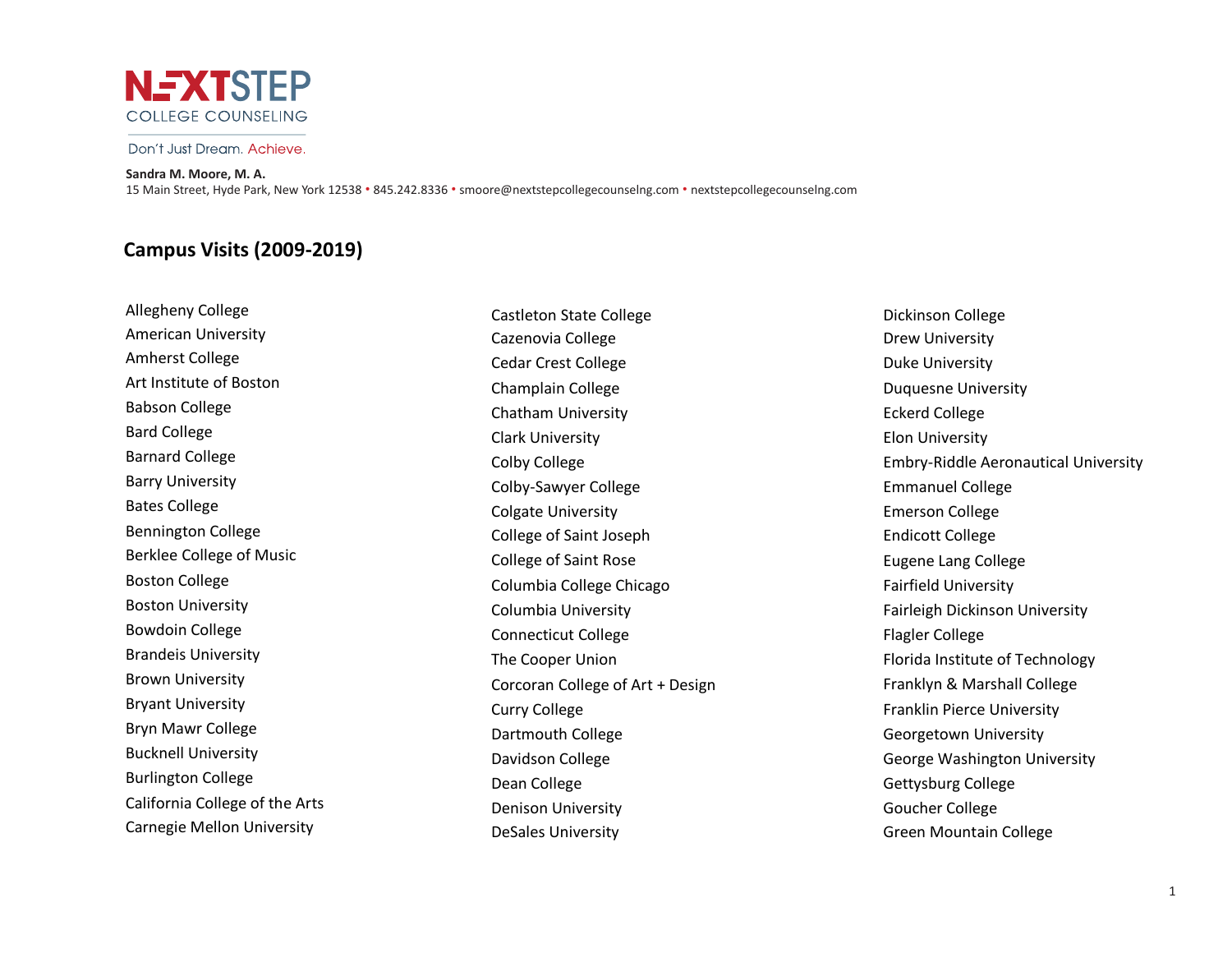# **Campus Visits (2009-2019)**

**NEXTSTEP** COLLEGE COUNSELING

Hamilton College Hampshire College Hartwick College Harvard University Haverford College High Point University Iona College Ithaca College Jacksonville University Johns Hopkins University Johnson and Wales University Keene State College Keiser University Kenyon College Landmark College Lafayette College Lehigh University Lesley University Loyola University Chicago Loyola University Baltimore Lyndon State College Lynn University Manhattanville College Marist College Marlboro College Maryland Institute College of Art Massachusetts Institute of Technology McGill University Middlebury College Mills College Muhlenberg College Monmouth University Moravian College

Mount Holyoke College New England College New England Institute of Technology New Hampshire Institute of Art New York University North Carolina State University Northeastern University Northwestern University Norwich University Nova Southeastern University Ohio State University Pace University Plymouth State College Point Park University Princeton University Providence College Quinnipiac University Regis College Rensselaer Polytechnic Institute Rhode Island College Rhode Island School of Design Richard Stockton College Rivier University Roger Williams University Rollins College Rowan University Rutgers University Saint Anselm College Saint Michael's College Salve Regina University Santa Clara University School of the Art Institute of Chicago School of the Museum of Fine Arts

Siena College Simmons College Skidmore College Smith College Southern New Hampshire University Southern Vermont College Stanford University Stetson University Suffolk University Susquehanna University SUNY Albany SUNY Binghamton SUNY New Paltz SUNY Oneonta SUNY Purchase Sterling College Stevens Institute of Technology Swarthmore College Syracuse University Trinity College Tufts University Union College University of California/Berkeley University of California/Davis University of Chicago University of Massachusetts University of New Hampshire University of North Carolina/Chapel Hill University of North Carolina/Charlotte University of Pennsylvania University of Pittsburgh University of Rhode Island University of Rochester 2